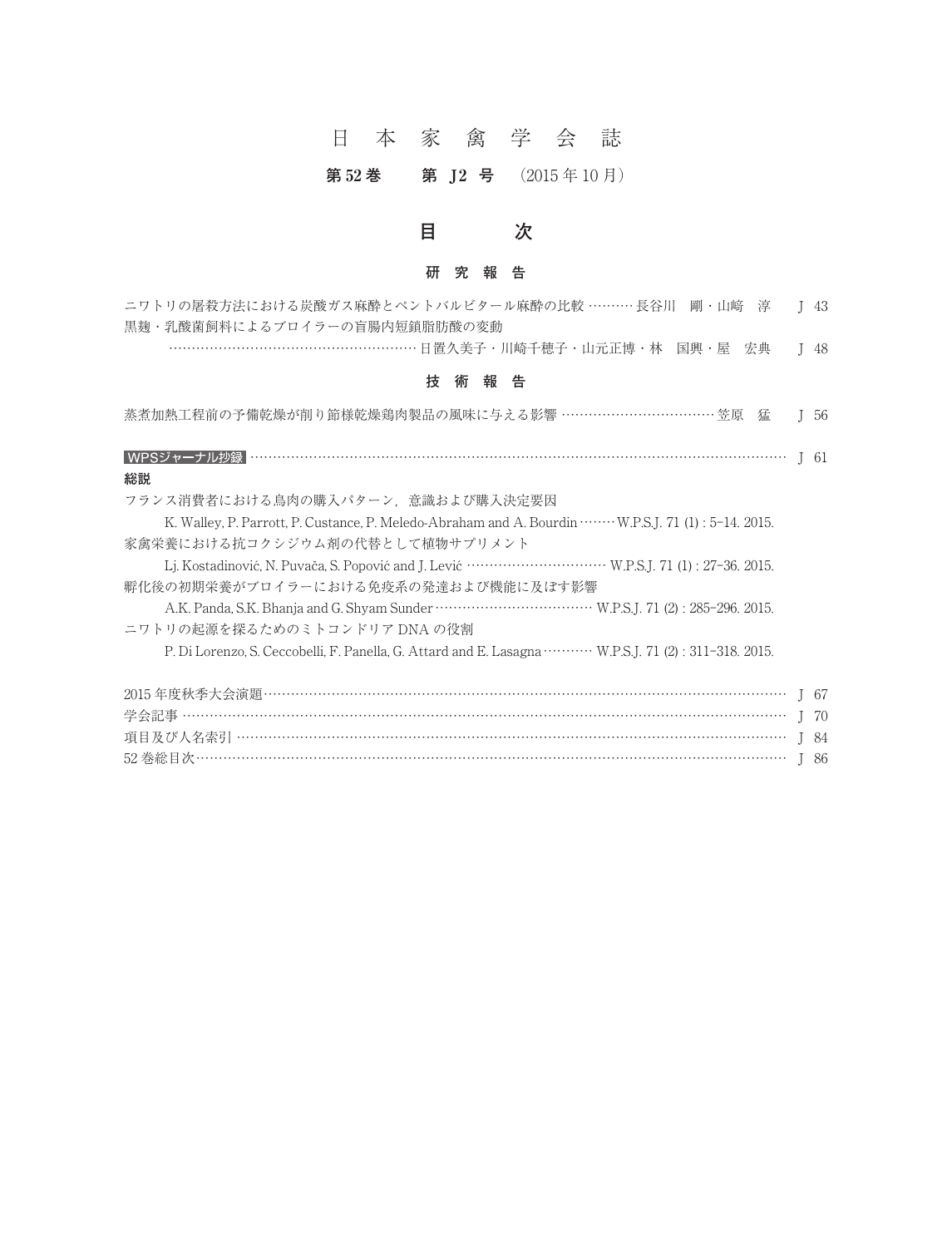# **Japanese Journal of Poultry Science Vol. 52 No. J2, October 2015**

#### **Contents**

#### **Full Papers**

| Comparison Between Carbon Dioxide Anesthesia and Pentobarbital Anesthesia                           |                |
|-----------------------------------------------------------------------------------------------------|----------------|
|                                                                                                     | $\frac{1}{43}$ |
| Modification of Cecal Short-Chain Fatty Acids Profile by Aspergillus Luchuensis in Broiler Chickens |                |
| www.www.Kumiko Hioki, Chihoko Kawasaki, Masahiro Yamamoto, Kunioki Hayashi and Hirosuke Oku         | I 48           |

## **Technical Report**

| Effects of Preliminary Drying before Steaming on the Flavor in The |  |
|--------------------------------------------------------------------|--|
|                                                                    |  |
|                                                                    |  |
|                                                                    |  |
|                                                                    |  |
|                                                                    |  |
| Contents of Vol. 52 (2015) $\cdots$ [ 86                           |  |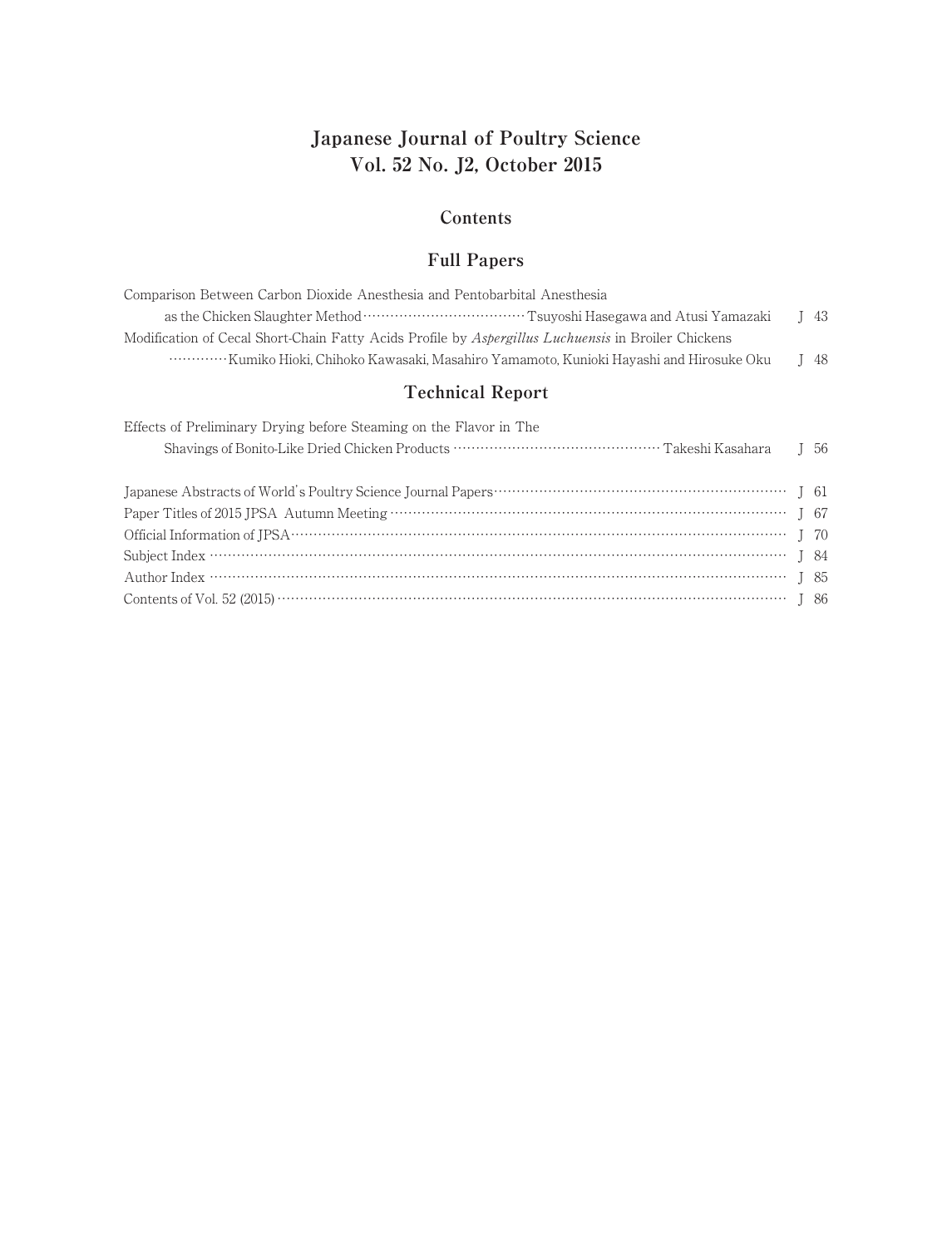

ニワトリの屠殺方法における炭酸ガス麻酔とペントバルビタール麻酔の比較

#### 長谷川 剛 $1.2 \cdot$ 山崹 淳 $2$

<sup>1</sup> 福島県食肉衛生検査所,福島県福島市瀬上町字北沢田 960**-**<sup>0101</sup> <sup>2</sup> 北里大学獣医学部動物資源科学科,青森県十和田市東二十三番町 034**-**<sup>8628</sup>

食鳥処理の麻酔方法として国際的に認証されつつある炭酸ガス麻酔屠殺法の日本国内での利用について詳細に検証する ため,麻酔効果,放血血液量および手羽折れ防止効果について,ペントバルビタール麻酔薬を対照として検討した。食用 として屠殺放血するには薬物を使用することはできないことから,自然界に存在し,意識を消失させる麻酔効果のある物 質として炭酸ガスを選択した。炭酸ガスの麻酔効果を確認するため,炭酸ガスチャンバーでの炭酸ガス吸入および麻酔薬 を投与したブロイラーが麻酔状態になったことを確認したのち、疼痛の有無、両肘関節の骨折と脱臼を調べ、心電図モニ ターに接続後,放血した。炭酸ガスあるいは麻酔薬の適用後において,両肘関節の骨折と脱臼等の手羽折れ所見は認めら れなかった。麻酔薬投与後には触診で呼吸運動が微かに感じられたが,炭酸ガス適用後には感じられなかった。心電図モ ニターにおいて,麻酔薬麻酔では基線の動揺を認めたが,炭酸ガス麻酔では認められなかった。また,放血された血液量 に差は認められなかった。心電図所見による放血開始から心停止までの時間は麻酔薬麻酔に比べ炭酸ガス麻酔では有意に ターに接続後,放血した。炭酸ガスあるいは麻酔薬の適用後において,両肘関節の骨折と脱臼等の手羽折れ所見は認めら<br>れなかった。麻酔薬投与後には触診で呼吸運動が微かに感じられたが,炭酸ガス適用後には感じられなかった。心電図モ<br>ニターにおいて,麻酔薬麻酔では基線の動揺を認めたが,炭酸ガス麻酔では認められなかった。また,放血された血液量<br>に差は認められなかった。心電図所見による放血開始から心停止までの時間は麻酔薬麻酔に比べ炭酸ガス麻酔では有意に<br> ス麻酔では短縮した。ブロイラーにおける炭酸ガス麻酔は麻酔効果を有していたが,心筋および呼吸抑制に影響している と考えられた。以上のことから,ブロイラーにおける炭酸ガス麻酔による特徴が明らかとなり,麻酔効果および放血血液 量から,屠殺放血方法として十分対応可能な方法であることが示された。

**キーワード** : 食鳥処理, 屠殺方法, 炭酸ガス麻酔, 心電図

# Comparison Between Carbon Dioxide Anesthesia and Pentobarbital Anesthesia as the Chicken Slaughter Method

Tsuyoshi Hasegawa<sup>1,2</sup> and Atusi Yamazaki<sup>2</sup>

Tsuyoshi Hasegawa<sup>1,2</sup> and Atusi Yamazaki<sup>2</sup><br><sup>2</sup><sup>1</sup>Meat Hygiene Inspection Office Fukushima prefecture, Fukushima 960-0101 Tsuyoshi Hasegawa<sup>1, 2</sup> and Atusi Yamazaki<sup>2</sup><br><sup>1</sup> Meat Hygiene Inspection Office Fukushima prefecture, Fukushima 960-0101<br>School of Veterinary Medicine, Kitasato University, Towada, Aomori 034-8628

In this paper, we examined in detail an internationally certified slaughter method that uses carbon dioxide anesthesia, aiming to promote its application in poultry processing facilities in Japan. To examine the suitability of using carbon dioxide, which is naturally available and has been approved for use in animal slaughter for meat, as an anesthetic agent and evaluate its effects on the quality of meat, we examined the exsanguinated blood volume and the effectiveness of carbon dioxide in preventing broken wings in comparison to the anesthetic agent pentobarbital. After the broilers administered carbon dioxide in a gas chamber or administered pentobarbital were confirmed to be anesthetized, the presence of nociception in addition to fractures and dislocations of the elbow joints was evaluated to confirm the anesthetic effect of carbon dioxide. The broilers were then connected to an electrocardiogram monitor before being exsanguinated. Fractures and dislocations of the elbow joints were not observed in the broilers after anesthetization by carbon dioxide and pentobarbital. With pentobarbital, the broilers showed random oscillation of the baseline on the electrocardiogram monitor, possibly because of respiration; however, such oscillation was not observed with carbon dioxide anesthesia. No difference was observed in the exsanguinated blood volume. However, a significant difference was observed between the two anesthetic methods in terms of the time between the start of exsanguination and cardiac carbon dioxide and pentobarbital. With pentobarbital, the broilers showed random oscillation of the baseline on the<br>electrocardiogram monitor, possibly because of respiration; however, such oscillation was not observed wi did not occur with carbon dioxide anesthesia. With carbon dioxide anesthesia, the time before the disappearance of the P wave was shortened. These findings demonstrate the characteristics of carbon dioxide anesthesia used in broilers and, based on the anesthetic effect and exsanguinated blood volume, indicate that it is a satisfactory method for animal slaughtering and exsanguination. (*Japanese Journal of Poultry Science, <sup>52</sup> : J43***-***J47, 2015*)

**Key words** : carbon dioxide anesthesia, chicken slaughter method, electrocardiogram, poultry processing process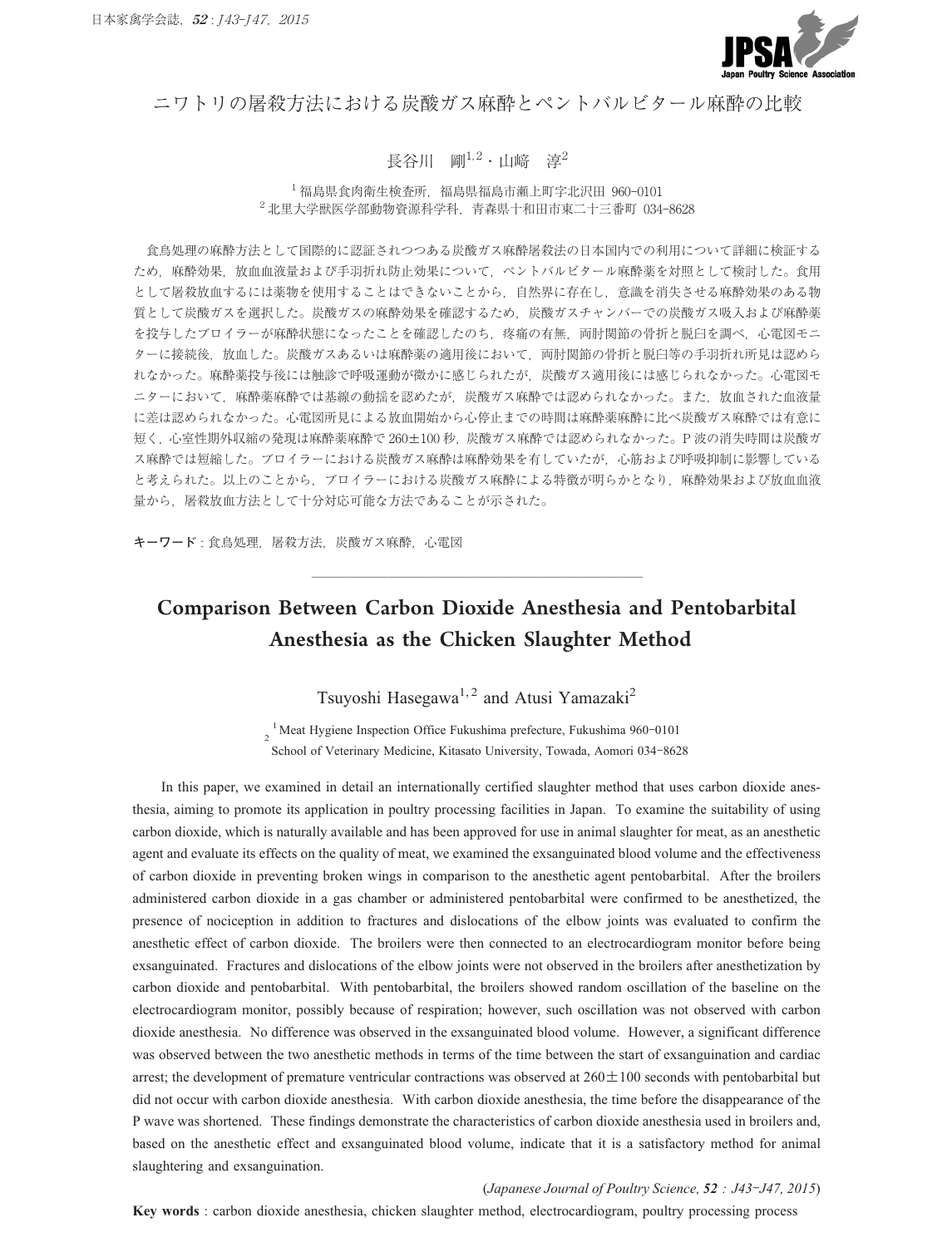

#### 黒麹・乳酸菌飼料によるブロイラーの盲腸内短鎖脂肪酸の変動

日置久美子 $^{1,3}$ ・川崎千穂子 $^{2}$ ・山元正博 $^{1}$ ・林 国興 $^{1}$ ・屋 宏典 $^{3}$ **<sub>최 即小什に よ る ノ ロ イ フ ー ♡ 目 肠 |^J 起 頭** 脂<br>:子<sup>1.3</sup>・川崎千穂子<sup>2</sup>・山元正博<sup>1</sup>・林 国興<sup>1</sup>・屋<br><sup>1</sup>株式会社源麹研究所,鹿児島県霧島市溝辺町麓 899-6404</sub>

美子<sup>1,3</sup>・川崎千穂子<sup>2</sup>・山元正博<sup>1</sup>・林 国興<sup>1</sup>・屋<br><sup>1</sup>株式会社源麹研究所,鹿児島県霧島市溝辺町麓 899-6404<br><sup>2</sup>株式会社河内源一郎商店,鹿児島県霧島市溝辺町麓 899-6404 日 置久 美子<sup>1,3</sup>・川崎 千穂 子<sup>2</sup>・山元正博<sup>1</sup>・林 国興<sup>1</sup>・屋 宏典<sup>:</sup><br>「株式会社源麹研究所,鹿児島県霧島市溝辺町麓 899-6404<br><sup>2</sup> 株式会社河内源一郎商店,鹿児島県霧島市溝辺町麓 899-6404<br><sup>3</sup> 鹿児島大学大学院連合農学研究科,鹿児島市郡元一丁目 21 番 24 号 890-8580

本研究では、黒麹 (Aspergillus luchuensis)と乳酸菌 (Lactobacillus casei)の混合培養飼料 (黒麹・乳酸菌飼料)が,ブ ロイラーの消化管内容物中の生菌数,消化管内容物中の有機酸濃度および生産性に及ぼす影響を調べた。チャンキー種雛 雌雄各 18 羽を用い、雌雄各 1 羽を1 組とし、各区 6 組となるよう 3 区に分けた。対照区には基礎飼料(ブロイラー前期用 飼料,社団法人日本科学飼料協会,東京都)を,黒麹・乳酸菌飼料区には基礎飼料に黒麹・乳酸菌飼料を乾物換算で 1% 添 加したものを与えた。また,ポジティブコントロールとして黒麹区には基礎飼料に黒麹 0.04% を添加したものを与えた。 ロイラーの消化管内容物中の生菌数,消化管内容物中の有機酸濃度および生産性に及ぼす影響を調べた。チャンキー種雛<br>雌雄各 18 羽を用い,雌雄各1羽を1組とし,各区6組となるよう3区に分けた。対照区には基礎飼料(ブロイラー前期用<br>飼料,社団法人日本科学飼料協会,東京都)を,黒麹・乳酸菌飼料区には基礎飼料に黒麹・乳酸菌飼料を乾物換算で1% 添<br>加したものを与えた。また,ポジティブコントロールとして黒麹区には基礎飼料に黒麹 0.04% を添加し 雌雄各 18 羽を用い,雌雄各 1 羽を 1 組とし,各区 6 組となるよう 3 区に分けた。対照区には基礎飼料(ブロイラー前期用<br>飼料,社団法人日本科学飼料協会,東京都)を,黒麹・乳酸菌飼料区には基礎飼料に黒麹・乳酸菌飼料を乾物換算で 1% 添<br>加したものを与えた。また,ポジティブコントロールとして黒麹区には基礎飼料に黒麹 0.04% を添加したものを与えた。<br>その結果,増体量は対照区に対し黒麹・乳酸菌飼料区で 16% 向上した (p 酸菌飼料区で有意に増加,麹菌数は黒麹・乳酸菌飼料区および黒麹区で有意に増加した。小腸内容物中の有機酸濃度は, プロピオン酸および酪酸は検出されなかったものの,クエン酸,乳酸および酢酸を合わせた総酸の濃度は,黒麹区で対照 その結果, 増体量は対照区に対し黒麹·乳酸菌飼料区で16%向上した (p=0.064)。小腸内容物中の乳酸菌数は, 対照区に<br>比べ黒麹·乳酸菌飼料区において増加する傾向にあった (p=0.098)。盲腸内容物中の乳酸菌数は, 対照区に比べ黒麹·乳 区よりも高くなる傾向にあり (p=0.066), 黒麹・乳酸菌飼料区で有意に高くなった。盲腸内容物中のクエン酸, 乳酸, 酢<br>酸およびプロピオン酸濃度は, 黒麹・乳酸菌飼料区が対照区に比べ有意に高く, 酪酸濃度も上昇する傾向にあった (p= 0.079)。総有機酸濃度は,黒麹·乳酸菌飼料区で有意に上昇した。以上の結果より,黒麹·乳酸菌飼料はブロイラーの腸内 容物中の乳酸菌数を増加させて有機酸濃度を高めブロイラーの生産性を向上させることが示唆された。 **──────────────────────────**

キーワード:黒麹, 乳酸菌, 腸内短鎖脂肪酸, ブロイラー

# Modification of Cecal Short-Chain Fatty Acids Profile by *Aspergillus Luchuensis* in Broiler Chickens

Kumiko Hioki<sup>1,3</sup>, Chihoko Kawasaki<sup>2</sup>, Masahiro Yamamoto<sup>1</sup>, Kunioki Hayashi<sup>1</sup> and Hirosuke Oku<sup>3</sup> Kumiko Hioki<sup>1, 3</sup>, Chihoko Kawasaki<sup>2</sup>, Masahiro Yamamoto<sup>1</sup>,<br>Kunioki Hayashi<sup>1</sup> and Hirosuke Oku<sup>3</sup><br>Biogenkoji Research Institute, Fumoto, Mizobe-cho, Kirishima city, Kagoshima 899-6404 Kumiko Hioki<sup>1, 3</sup>, Chihoko Kawasaki<sup>2</sup>, Masahiro Yamamoto<sup>1</sup>,<br>Kunioki Hayashi<sup>1</sup> and Hirosuke Oku<sup>3</sup><br>Biogenkoji Research Institute, Fumoto, Mizobe-cho, Kirishima city, Kagoshima 899-6404<br><sup>2</sup> Kawachi Genichiro Shoten, Fumo

<sup>1</sup> Biogenkoji Research Institute, Fumoto, Mizobe-cho, Kirishima city, Kagoshima 899-6404 <sup>2</sup> Kawachi Genichiro Shoten, Fumoto, Mizobe-cho, Kirishima city, Kagoshima 899-6404<br><sup>3</sup> The United Graduate School of Agricultural Sciences Kagoshima University, Korimoto, Kagoshima city, 890-8580

This study was conducted to examine the effects of feeding mixed culture of *Aspergillus luchuensis* and *Lactobacillus casei* (AL feed) on live microorganisms and organic acids content in gastrointestinal tracts and performance in broiler chickens. Chunky (Ross 308) male and female chickens (18 chickens each) were allotted to control group (basal feed), AL feed group (basal feed added 1% AL feed as dry matter bases) and Koji group (basal feed supplemented with 0.04% *A. luchuensis*) as positive control. As the result, body weight gain tended to be improved (16%) by feeding AL feed compared to the control. Lactic acid bacteria was significantly increased in cecum and tended to be increased in small intestine by AL feed. Koji mold in cecum was significantly increased by AL feed and Koji feed. Although propionate and butyrate were not detected in small intestine, total acids (citriate, lactate and acetate) were significantly higher in AL feed group and tended to be higher in Koji group than control group. Cecum citrate, lactate, acetate and propionate were significantly increased and butyrate tended to be increased by AL feed. Total organic acids in cecum were significantly increased by AL feed. In conclusion, it was suggested that *A. luchuensis* and *L. casei* concertedly increase live lactic acid bacteria and organic acid content in gastrointestinal tracts and thus improve performance in broiler chickens.

(*Japanese Journal of Poultry Science, <sup>52</sup> : J48***-***J55, 2015*)

**Key words** : *Aspergillus luchuensis*, broiler, *Lactobacillus casei*, short-chain fatty acids